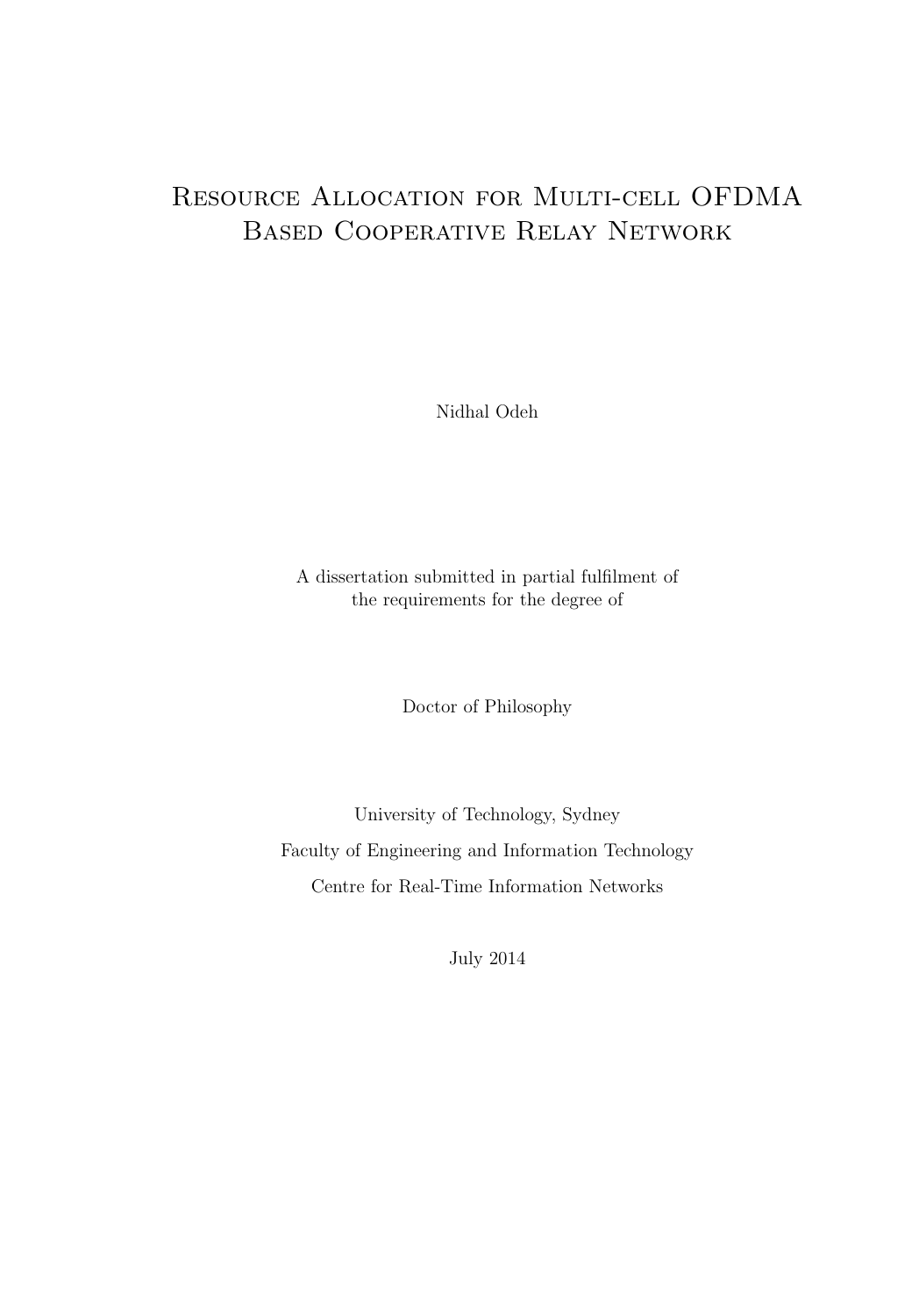Supervisor:

Associate Prof. Mehran Abolhasan

Co-supervisors: Dr. Daniel Franklin

Prof. Farzad Safaei<sup>∗</sup>

University of Technology, Sydney Faculty of Engineering and Information Technology

∗ICT Research Institute, University of Wollongong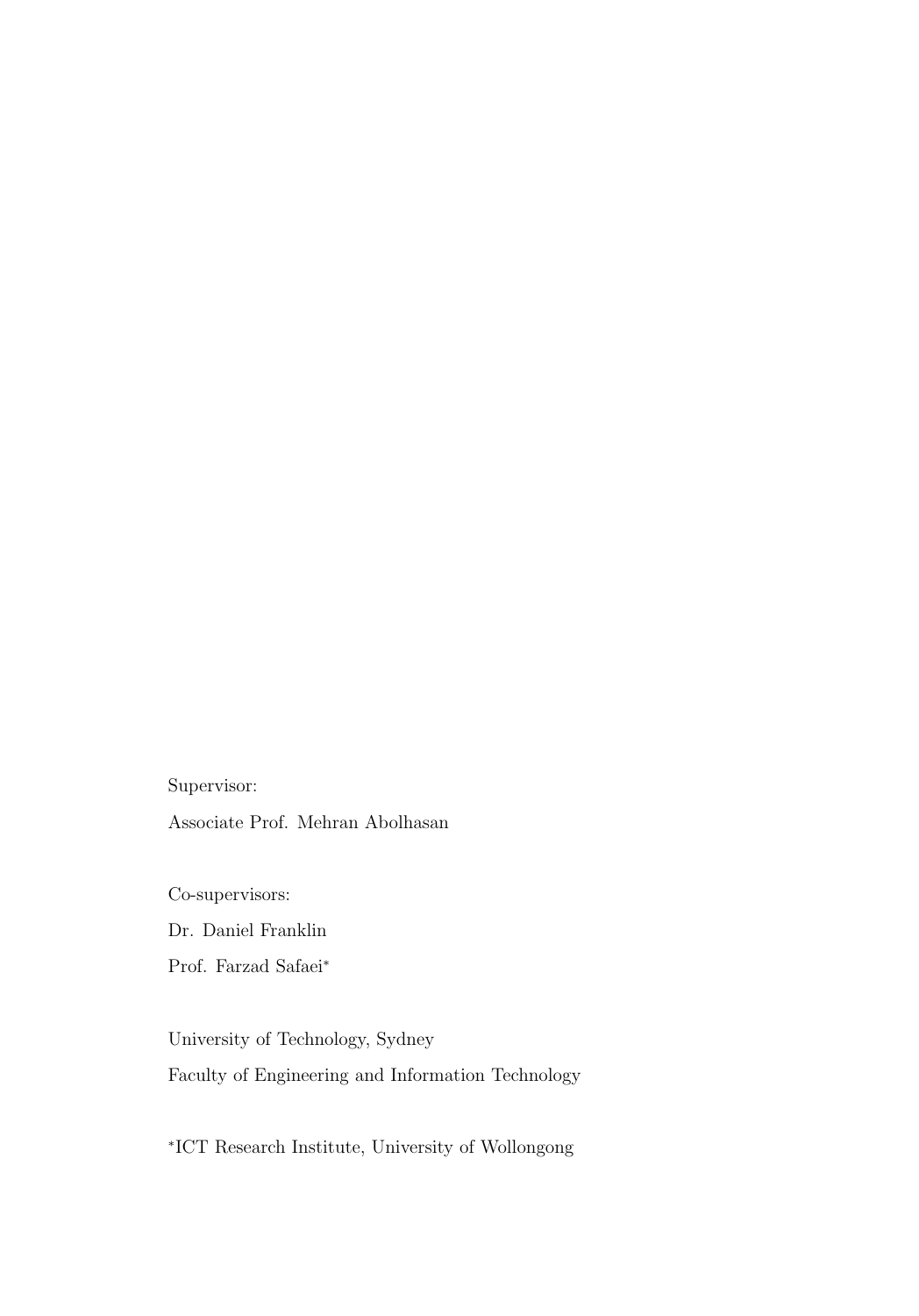#### **STATEMENT OF ORIGIN**

I certify that the work in this thesis has not previously been submitted for a degree nor has it been submitted as part of requirements for a degree except as fully acknowledged within the text.

I also certify that the thesis has been written by me. Any help that I have received in my research work and the preparation of the thesis itself has been acknowledged. In addition, I certify that all information sources and literature used are indicated in the thesis.

Nidhal Odeh Faculty of Engineering and Information Technology University of Technology, Sydney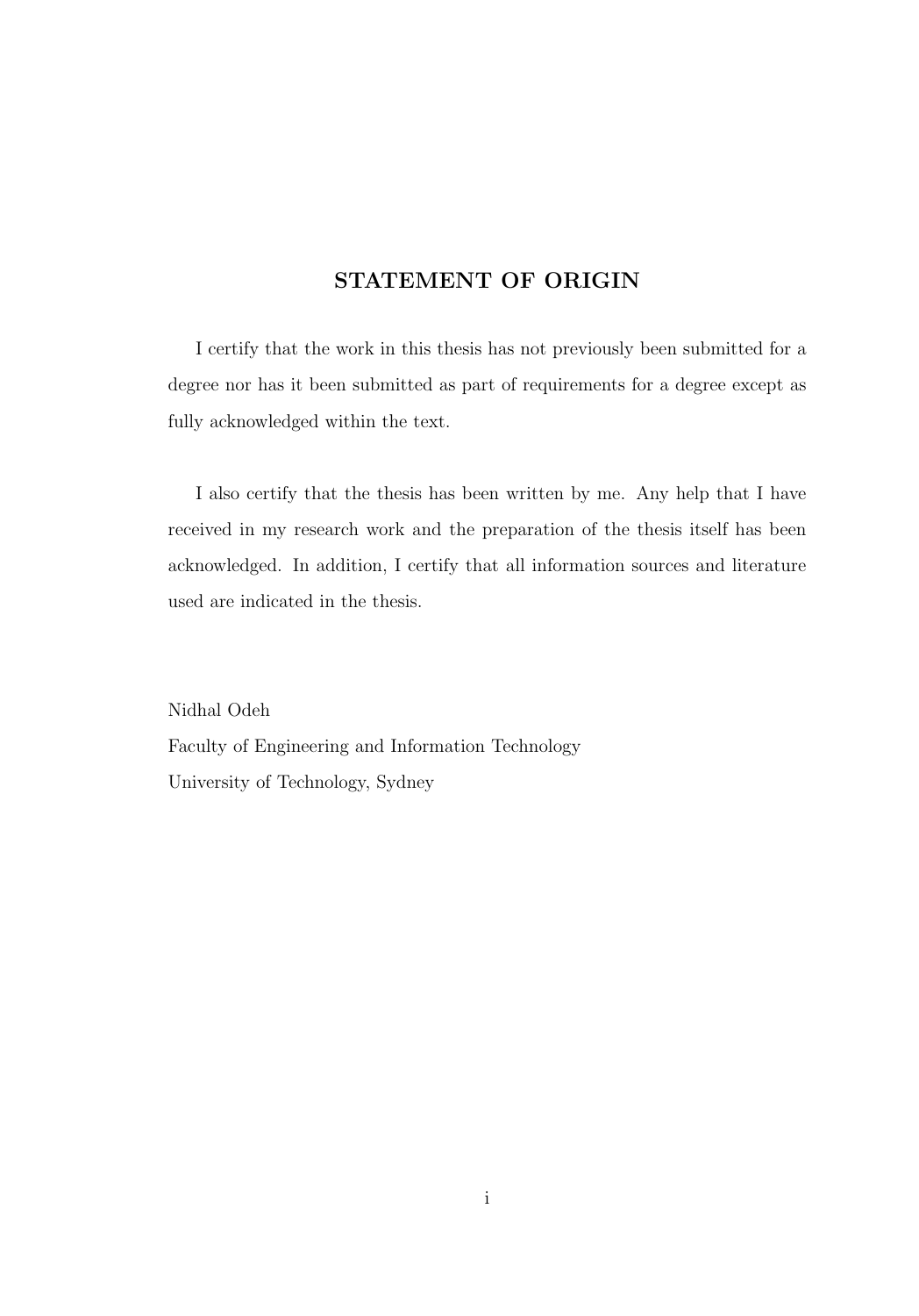#### **Abstract**

Cooperative communications is emerging as an important area within the field of wireless communication systems. The fundamental idea is that intermediary nodes, called relay stations (RSs), who are neither the data source nor destination, are used to assist in communication between sender and receiver. In order to maximise their performance, networks which employ RSs require a new resource allocation and optimisation technique, which takes the RSs into account as a new resource.

Several proposals have been presented for the purpose of optimising the distribution of available resources between users. These proposals were developed based on various network scenarios and assumptions. In most cases, impractical assumptions such as; inter-cell interference (ICI) free and full availability of channel state information (CSI) were considered. However, the need for more robust, fair and practical resource allocation algorithms motivated us to study the resource allocation algorithm for OFDMA based cooperative relay networks with more realistic assumptions.

This thesis focuses on the resource allocation for the uplink OFDMA based cooperative relay networks. Multiple cells were considered, each composed of a single base station (destination), multiple amplify and forward (AF) relay stations and multiple subscriber stations (sources). The effects of inter-cell interference (ICI) have been considered to optimise the subcarrier allocation with low complexity. The optimisation problem aims to maximise the sum rate of all sources while maintaining a satisfactory degree of fairness amongst them.

Furthermore, a utility based resource allocation algorithm has been developed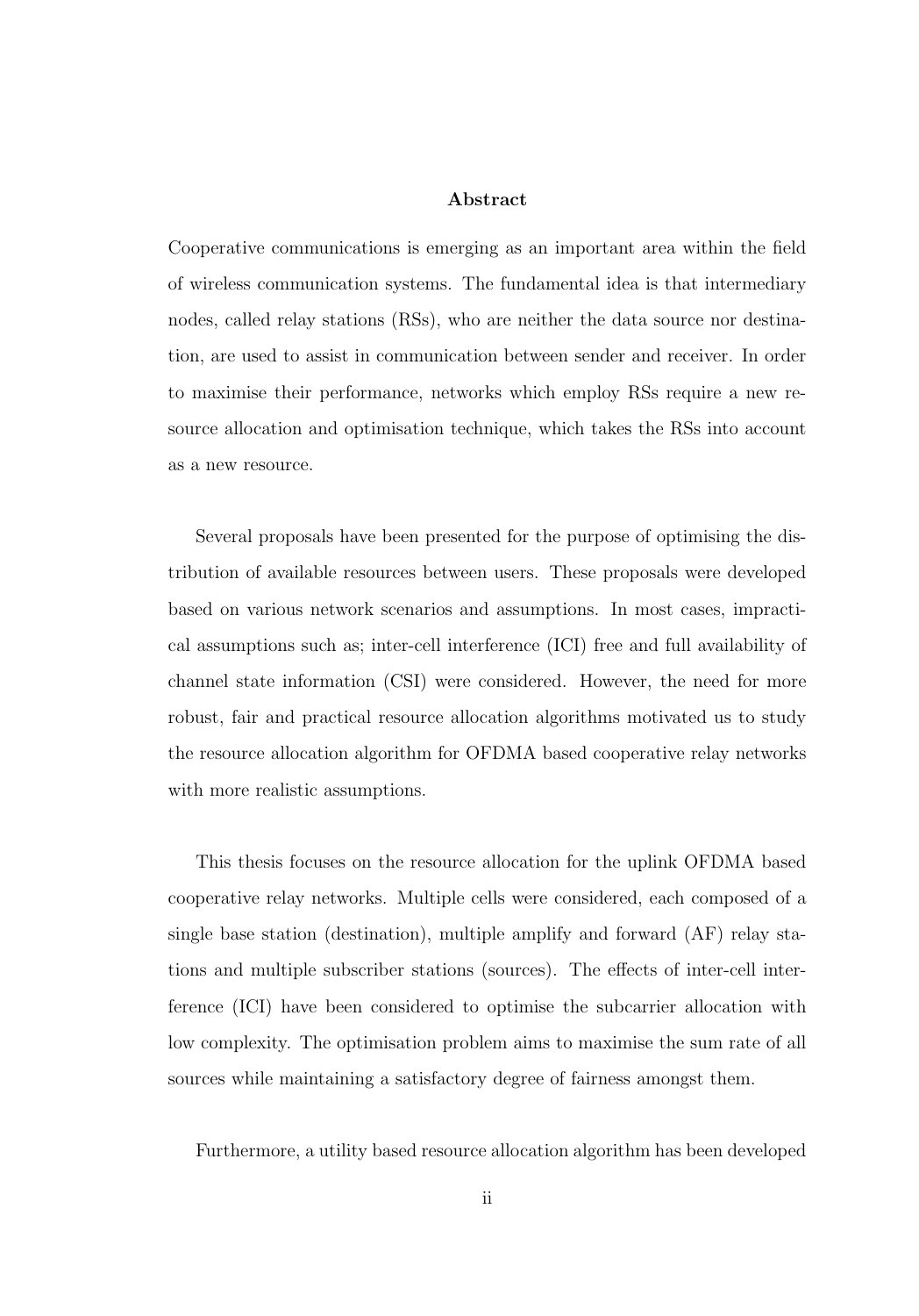assuming full and partial channel state information for the interference limited OFDMA-based cooperative relay network. In the proposed algorithm, relay selection is initially performed based on the level of ICI. Then, subcarrier allocation is performed on the basis of maximum achieved utility under the assumption of equal power allocation. Finally, based on the amount of ICI, a modified waterfilling power distribution algorithm is proposed and used to optimise the subcarrier power allocation across the allocated set of subcarriers.

This thesis also investigates the impact of the relay-to-destination channel gain on subcarrier allocation for uplink OFDMA based cooperative relay networks using multiple amplify-and- forward (AF) relaying protocols. The closed form outage probability is derived for the system under partial channel state information (PCSI) and considering the presence of inter-cell interference (ICI).

The proposed resource allocation algorithms as well as the mathematical analysis were validated through computer simulations and the results were presented for each chapter. The results show that, compared to conventional algorithms, the proposed algorithms significantly improve system performance in terms of total sum data rate, outage probability, complexity and fairness.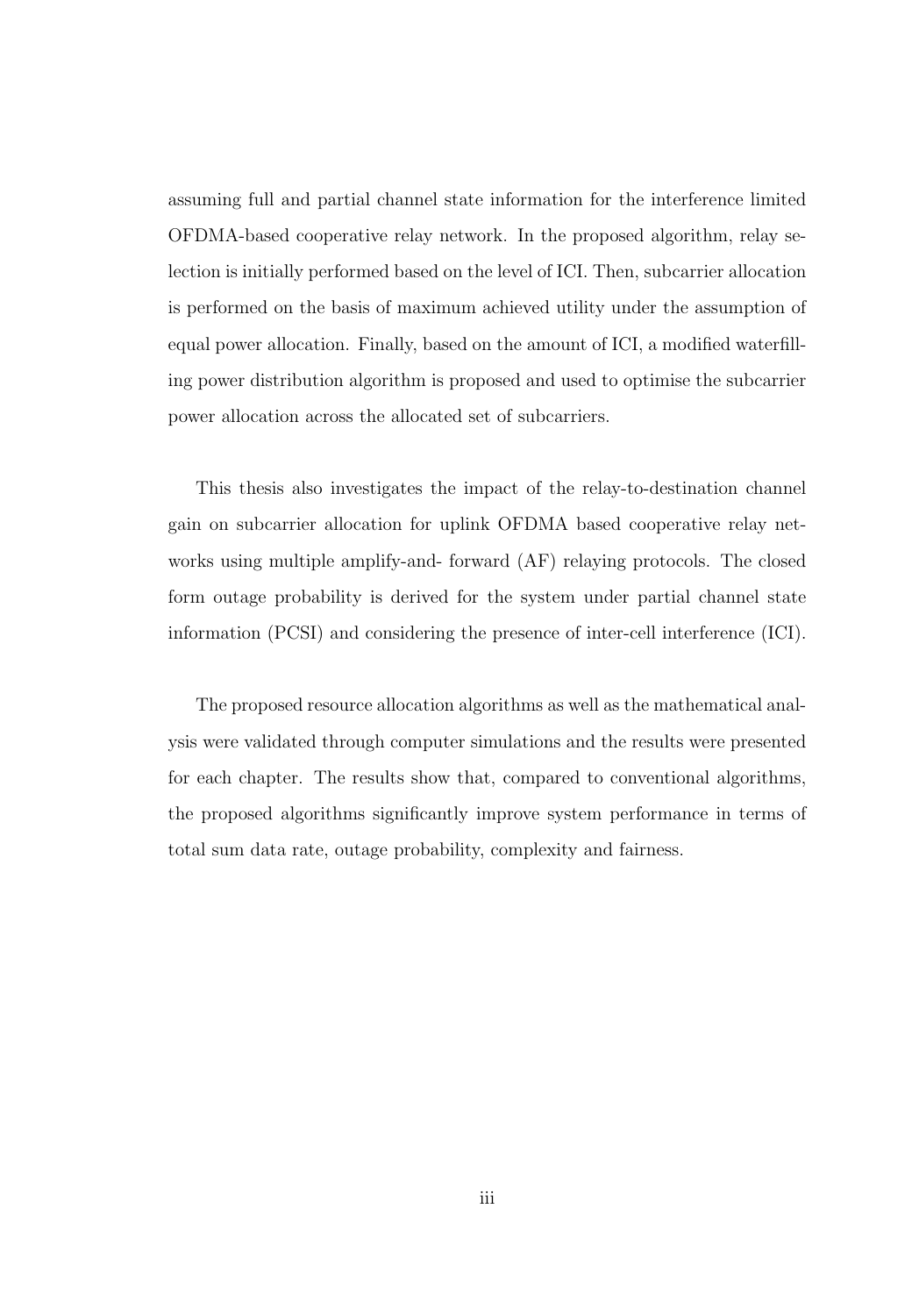#### **ACKNOWLEDGMENTS**

This work would not been accomplished without the help of so many people. In the following lines is a brief account of some but not all who deserve my thanks.

First, I would like to thank Associate Professor Mehran Abolhasan for providing the opportunity to be one of his postgraduate students at the first place, and for taking the burden of supervising this research. He supported, helped, reviewed and motivated this research.

My deepest gratitude and appreciation also goes to Dr. Daniel R. Franklin and Professor Farzad Safaei for their valuable comments and suggestions which have been indispensable in the preparation of this thesis.

I also would like to thank the Australian Research Council (ARC), the Faculty of Engineering and Information Technology and the graduate school, UTS for the grant and financial support to which allows me to accomplish this work.

I am very grateful to Mr. John Hazelton for proofreading my thesis and providing me with useful comments and suggestions.

I owe many thanks and appreciation all my current and erstwhile colleagues and friends. I learned something new from each one of you, and for that i am very grateful.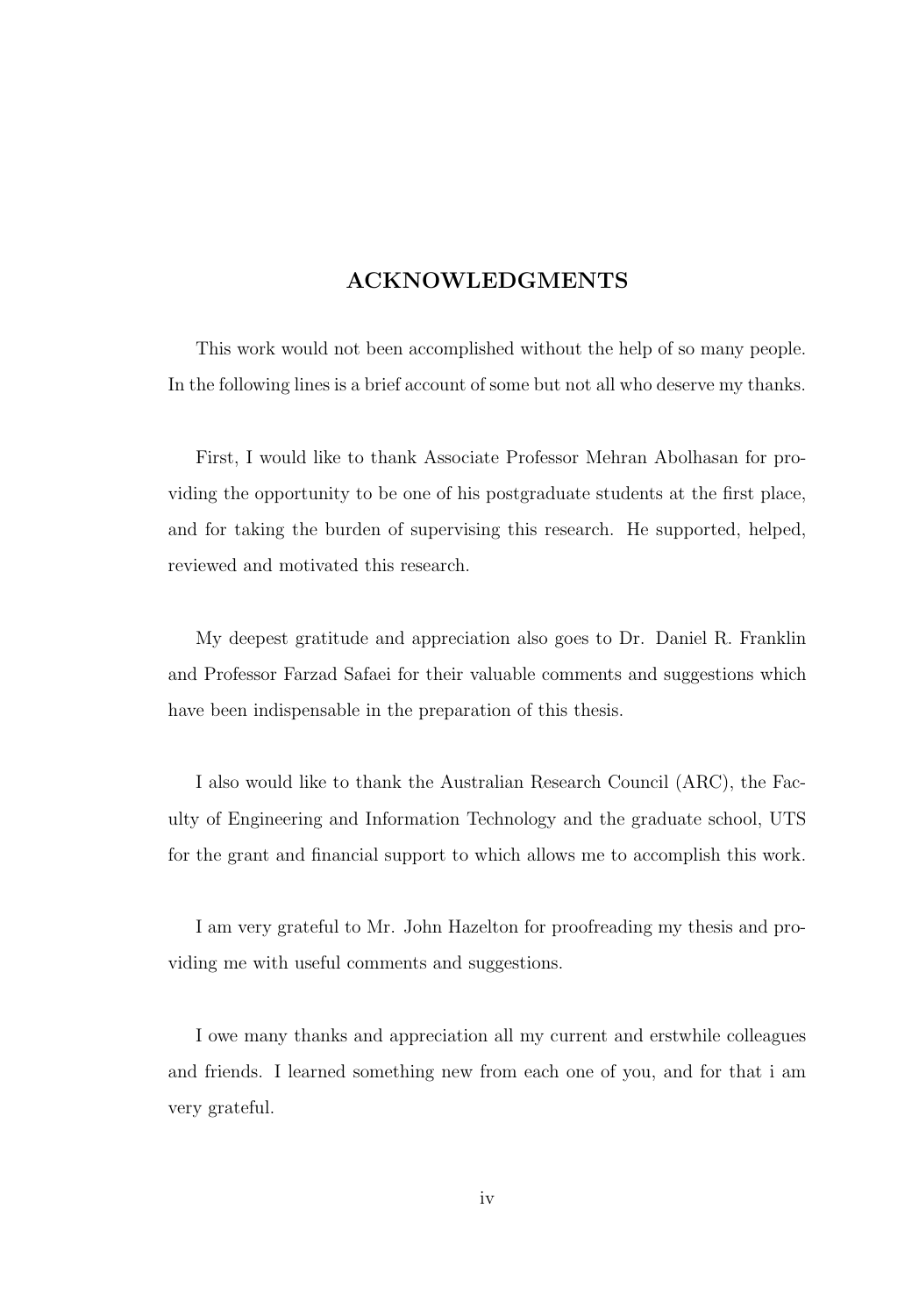Thank you to my parents, Ahmed and Asmahan, for their unconditional support and allowing me to be as ambitious as I wanted. It was under their watchful eye that I gained so much drive and an ability to tackle challenges head on. And thank you to my siblings and relatives for your encouragements and support.

Finally, and most importantly, I would like to thank my wife Shaden and my two little girls, Leanne and Sama, who missed out on a lot of Daddy time while I sought intellectual enlightenment. Their support, motivations and quiet patience were undeniably the bedrock upon which the past few years of my life have been built.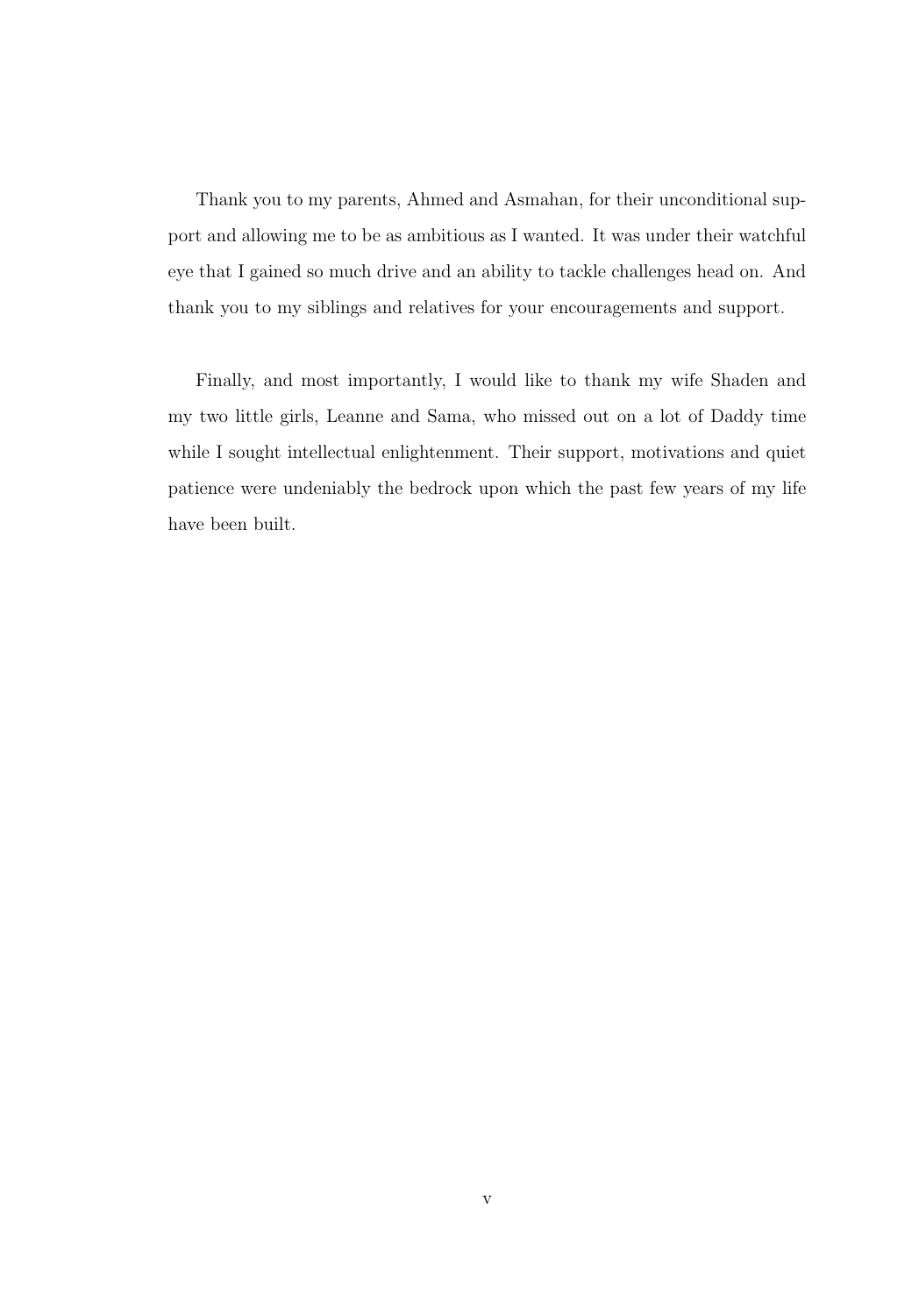## **TABLE OF CONTENTS**

|               | $\mathbf{i}$                                                                 |  |
|---------------|------------------------------------------------------------------------------|--|
|               | $\rm ii$                                                                     |  |
|               | iv                                                                           |  |
|               | ix                                                                           |  |
|               | xi                                                                           |  |
|               | xiv                                                                          |  |
|               | xvi                                                                          |  |
| $Chapter 1$ : | $\mathbf{1}$                                                                 |  |
| 1.1           | $\mathbf{1}$                                                                 |  |
| 1.2           | $\overline{2}$<br>Resource Allocation in A Cooperative Relay Network         |  |
| 1.3           | 3<br>Problem Statement and Motivation                                        |  |
| 1.4           | $\overline{5}$                                                               |  |
| 1.5           | $\overline{7}$                                                               |  |
| Chapter 2:    | Review and Analysis of Mobile Communication Systems<br>9                     |  |
| 2.1           | 9                                                                            |  |
| 2.2           |                                                                              |  |
| 2.3           | 12                                                                           |  |
| 2.4           | Overview of OFDM and OFDMA $\ldots \ldots \ldots \ldots \ldots \ldots$<br>15 |  |
| 2.5           | OFDMA Based Cooperative Relay Network<br>18                                  |  |
|               | 21<br>2.5.1                                                                  |  |
|               | 22<br>2.5.2                                                                  |  |
|               | 2.5.3<br>23                                                                  |  |
| 2.6           | 24                                                                           |  |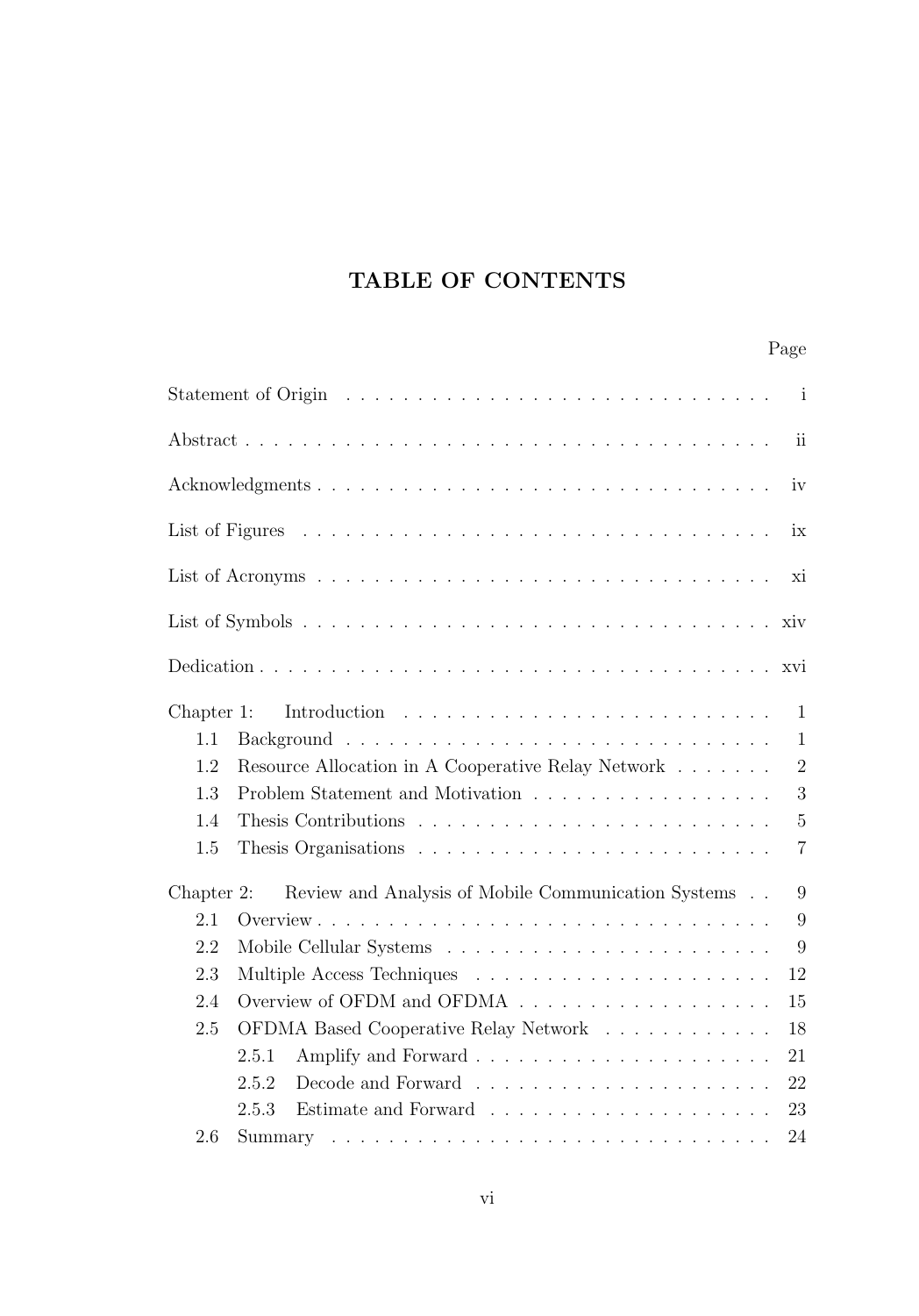| Chapter 3: | Resource Allocation for OFDMA Cooperative Relay Networks 27                                   |    |
|------------|-----------------------------------------------------------------------------------------------|----|
| 3.1        |                                                                                               | 27 |
| 3.2        |                                                                                               | 28 |
|            | Power Minimisation Problem<br>3.2.1                                                           | 28 |
|            | Rate Maximisation Problem<br>3.2.2                                                            | 30 |
| 3.3        | Single-cell and Multi-cell OFDMA Networks $\hfill\ldots\ldots\ldots\ldots\ldots\ldots$        | 31 |
| 3.4        |                                                                                               | 33 |
| 3.5        |                                                                                               | 34 |
|            | 3.5.1                                                                                         | 35 |
|            | 3.5.2                                                                                         | 39 |
|            | 3.5.3                                                                                         | 42 |
| 3.6        |                                                                                               | 44 |
| 3.7        | Availability of Channel State Information (CSI)                                               | 46 |
| 3.8        |                                                                                               | 49 |
| 3.9        |                                                                                               | 50 |
|            |                                                                                               |    |
| Chapter 4: | ICI Aware Resource Allocation Algorithm for OFDMA based                                       | 53 |
| 4.1        | Cooperative Relay Network with Full CSI $\;\ldots\; \ldots\; \ldots\; \ldots\;$               | 53 |
| 4.2        |                                                                                               | 54 |
| 4.3        |                                                                                               | 58 |
| 4.4        |                                                                                               | 60 |
|            | Proposed Subcarrier Allocation Algorithm                                                      |    |
| 4.5        |                                                                                               | 64 |
| 4.6        |                                                                                               | 65 |
|            | 4.6.1                                                                                         | 66 |
|            | 4.6.2                                                                                         | 69 |
| 4.7        | Summary $\ldots \ldots \ldots \ldots \ldots \ldots \ldots \ldots \ldots \ldots \ldots \ldots$ | 70 |
| Chapter 5: | Utility-based Resource Allocation with Full and Partial CSI                                   | 71 |
| 5.1        |                                                                                               | 71 |
| 5.2        |                                                                                               | 72 |
| 5.3        | Utility and Detrimental Functions Modelling and Definition                                    | 74 |
| 5.4        |                                                                                               | 75 |
| $5.5\,$    | Proposed Resource Allocation Algorithms                                                       | 78 |
|            | ICI Mitigation Through Relay Selection<br>5.5.1                                               | 79 |
|            | 5.5.2                                                                                         | 80 |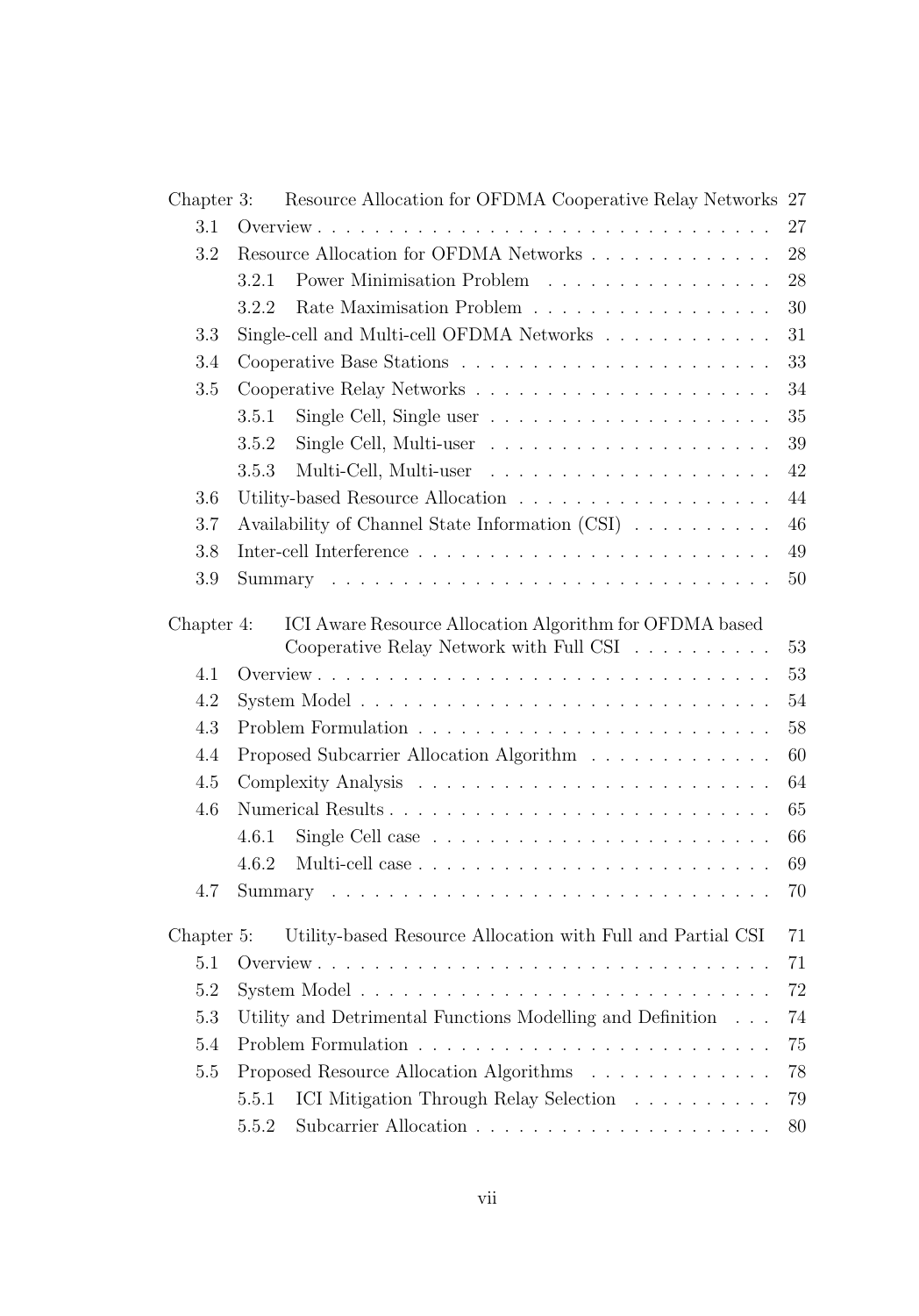| 5.6           | 83                                                                                                 |
|---------------|----------------------------------------------------------------------------------------------------|
| 5.7           | 85                                                                                                 |
| 5.8           | Numerical Results<br>87                                                                            |
| 5.9           | 94                                                                                                 |
| Chapter $6$ : | Outage Probability Analysis with Partial CSI<br>95                                                 |
| 6.1           |                                                                                                    |
|               |                                                                                                    |
| 6.2           | System Model $\ldots \ldots \ldots \ldots \ldots \ldots \ldots \ldots \ldots \ldots \ldots \ldots$ |
| 6.3           |                                                                                                    |
| 6.4           |                                                                                                    |
| 6.5           |                                                                                                    |
| 6.6           |                                                                                                    |
| 6.7           |                                                                                                    |
| Chapter $7:$  | Conclusion and Future Research 107                                                                 |
| 7.1           |                                                                                                    |
| 7.2           |                                                                                                    |
| 7.3           |                                                                                                    |
|               |                                                                                                    |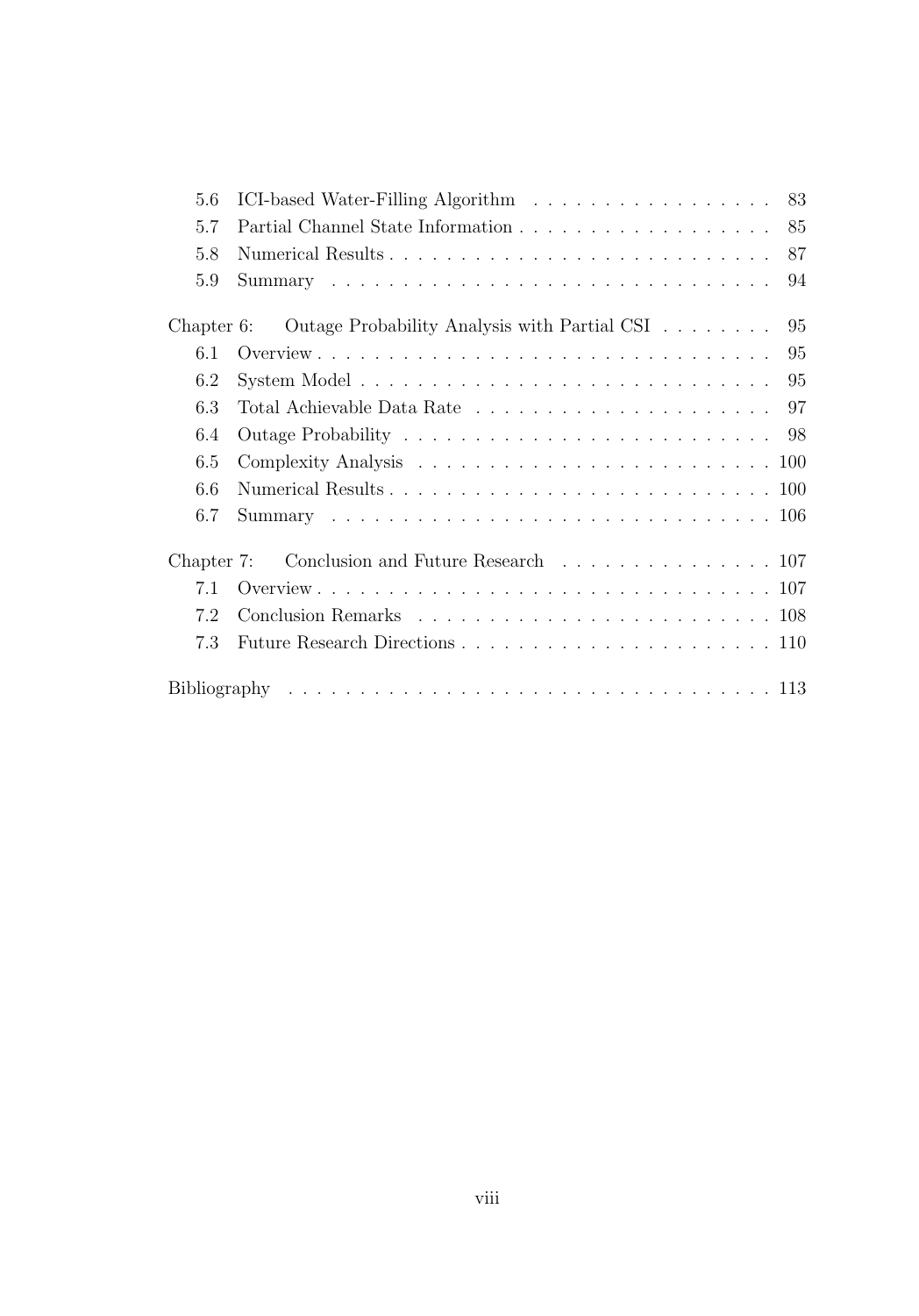## **LIST OF FIGURES**

|            | <b>Figure Number</b>                                                                                                             | Page                |
|------------|----------------------------------------------------------------------------------------------------------------------------------|---------------------|
| 1.1<br>1.2 | Multi-cell cooperative relay network<br>Resource allocation for OFDMA possible scinarios                                         | 3<br>$\overline{4}$ |
| 2.1        | Evolutions of mobile communication systems $. \ . \ . \ . \ . \ . \ . \ . \ . \ .$                                               | 10                  |
| 2.2        | Multiple Access Techniques (MAT)                                                                                                 | 14                  |
| 2.3        | Orthogonal subcarriers in OFDM system $\ldots \ldots \ldots \ldots \ldots$                                                       | 16                  |
| 2.4        | Orthogonal Frequency Division Multiple Access (OFDMA)                                                                            | 17                  |
| 2.5        |                                                                                                                                  | 19                  |
| 2.6        | Coverage extension using relay station                                                                                           | 20                  |
| 4.1        | Multi-cell cooperative relay system model                                                                                        | 55                  |
| 4.2        | Total achieved sum rate of the proposed algorithm compared to<br>conventional algorithm with $K=256$ and $R=6$<br>.              | 66                  |
| 4.3        | The rate reduction ratio when adopting the proposed algorithm<br>compared to the conventional one for SNR=20 dB, $K=256$ and R=6 | 67                  |
| 4.4        | Total network sum rate, $K=256$ , $S=40$ , 2 cells each with 4 RSs                                                               | 68                  |
| 4.5        | Total network sum rate with different number of cells, $K=256$ ,<br>$S=40$ and $R=4$                                             | 69                  |
| 5.1        | Multi-cell interference limited OFDMA-based cooperative relay                                                                    | 73                  |
| 5.2        |                                                                                                                                  | 75                  |
| 5.3        | ICI mitigation using the proposed ICI-based RS selection algorithm 80                                                            |                     |
| 5.4        |                                                                                                                                  | 85                  |
| 5.5        | Total sum data rate as a function of SNR; $K = 256$ , $I = 4$ , $R = 4$<br>and $S = 20$                                          | 88                  |
| 5.6        | Outage probability as a function of SNR; $K = 256$ , $I = 4$ , $R = 4$<br>and $S = 20$                                           | 89                  |
| 5.7        | Total sum data rate as a function of number of ICI sources; $K =$<br>256, $R = 6$ and $S = 10$                                   | 90                  |
| 5.8        | Fairness index as a function of number of subscribers, $K = 256$ ,                                                               | 91                  |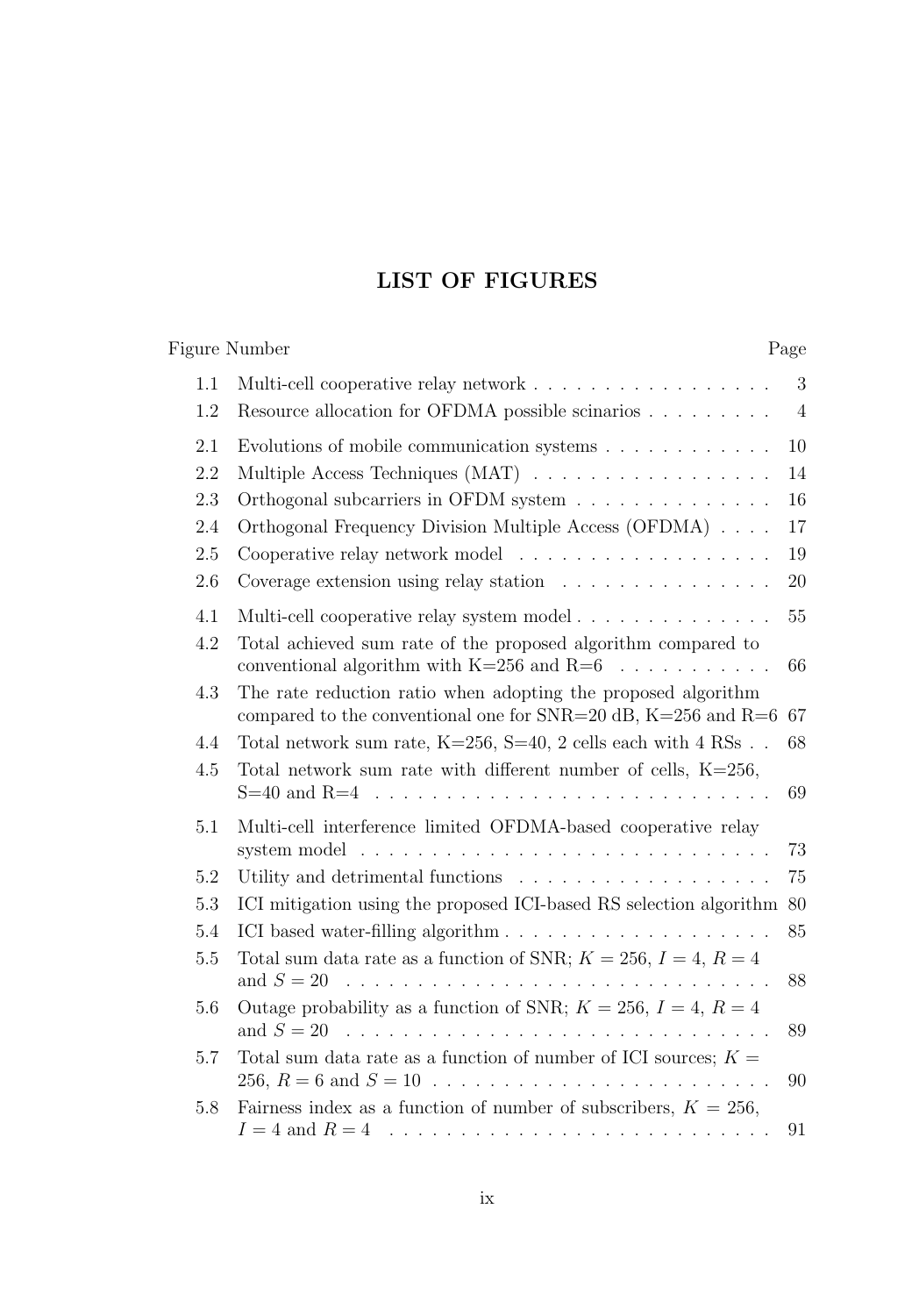| 5.10 Total achieved sum rate of the proposed algorithm with Full (esti-<br>mation error ( $\epsilon$ )=0.0) and partial (estimation error ( $\epsilon$ )=0.01 and |  |
|-------------------------------------------------------------------------------------------------------------------------------------------------------------------|--|
| Network setup example, $S = 20$ , $I = 10$ and $R = 4$ 101<br>6.1                                                                                                 |  |
| Total network rate vs. number of ICI sources for the conventional<br>6.2                                                                                          |  |
| Outage probability vs. number of ICI sources for the conventional<br>6.3                                                                                          |  |
| Hamming distance between the allocation vectors based on the<br>6.4<br>conventional and proposed schemes, $SS = 25$ , $K = 128$ and $R = 4$ 104                   |  |
| Outage probability vs. number of users for different number of<br>6.5                                                                                             |  |
| Average execution time reduction using the proposed scheme over<br>$6.6\,$<br>the conventional scheme, $K = 128$ , $I = 4$ and $R = 4$ 106                        |  |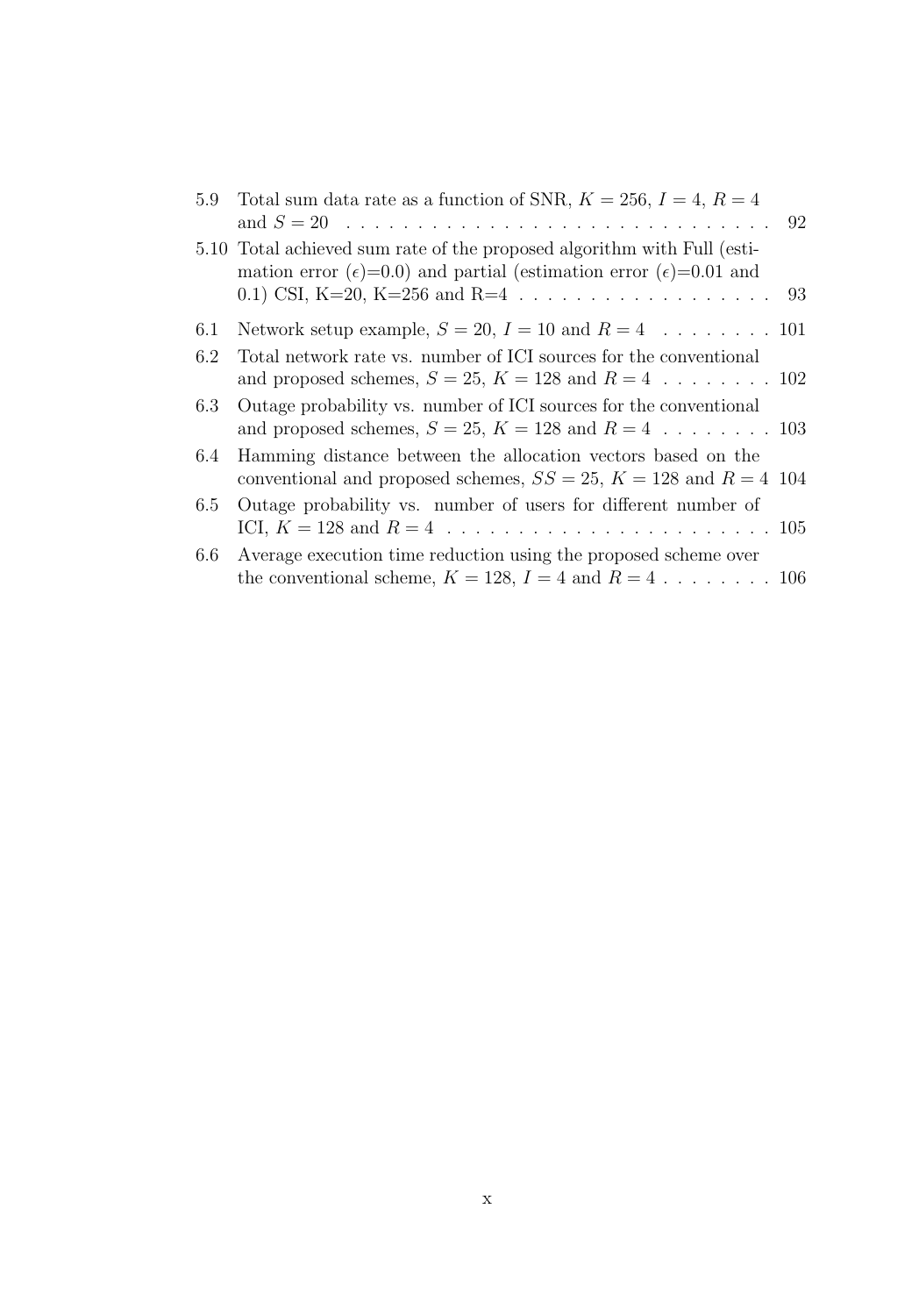### **LIST OF ACRONYMS**

| $1^{st}$ G   | <b>First Generation</b>                    |
|--------------|--------------------------------------------|
| $2^{nd}$ G   | Second Generation                          |
| $3^{rd}$ G   | Third Generation                           |
| $4^{th}$ G   | Fourth Generation                          |
| AF           | Amplify and Forward                        |
| <b>AMPS</b>  | Advance Mobile Phone Service               |
| <b>AWGN</b>  | <b>Additive White Gaussian Noise</b>       |
| BE           | Best Effort                                |
| <b>BPA</b>   | <b>Binary Power Allocation</b>             |
| <b>BS</b>    | <b>Base Station</b>                        |
| <b>BTS</b>   | <b>Base Transceiver Station</b>            |
| BW           | Bandwidth                                  |
| <b>CDMA</b>  | Code Division Multiple Access              |
| CF           | Compress and Forward                       |
| <b>CSI</b>   | Channel State Information                  |
| CSMA         | Carrier Sense Multiple Access              |
| DF           | Decode and Forward                         |
| EF           | Estimate and Forward                       |
| <b>ETACS</b> | European Total Access Communication System |
| <b>FDD</b>   | <b>Frequency Division Duplexing</b>        |
| <b>FDMA</b>  | Frequency Division Multiple Access         |
| FI           | Fairness Index                             |
| <b>FM</b>    | Frequency Modulation                       |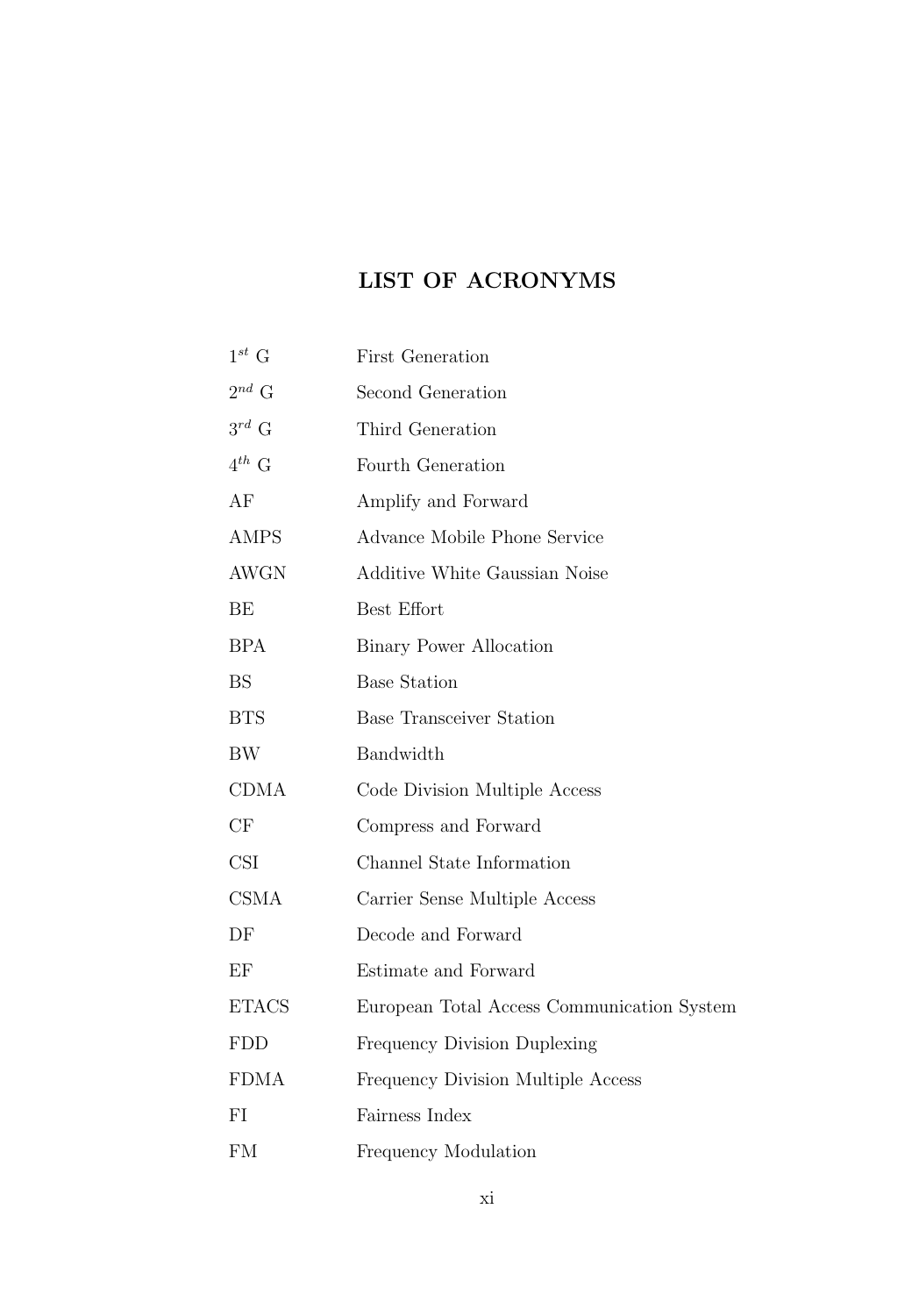| <b>GPRS</b>   | General Packet Radio Service                  |
|---------------|-----------------------------------------------|
| <b>GSM</b>    | Global System for Mobile Communication        |
| <b>HSDPA</b>  | High-Speed Downlink Packet Access             |
| ICI           | Inter Cell Interference                       |
| <b>ICI-RS</b> | ICI-based Relay Selection                     |
| <b>IFFT</b>   | Inverse Fast Fourier transform                |
| <b>LTE</b>    | Long Term Evolution                           |
| MA            | Multiple Access                               |
| MAC           | Medium Access Control                         |
| MAI           | Multiple Access Interference                  |
| <b>MIMO</b>   | Multiple Input Multiple Output                |
| <b>MMR</b>    | Mobile Multi-hop Relay                        |
| <b>MRC</b>    | Maximum Ratio Combining                       |
| MS            | Mobile Station                                |
| MUI           | Multiuser Interference                        |
| NAK           | Negative Acknowledgement                      |
| <b>OFDM</b>   | Orthogonal Frequency Division Multiplexing    |
| <b>OFDMA</b>  | Orthogonal Frequency Division Multiple Access |
| <b>OSDMA</b>  | Orthogonal Space Division Multiple Access     |
| РA            | Power Allocation                              |
| PCSI          | Partial Channel State Information             |
| PDF           | Probability Density Function                  |
| <b>PHY</b>    | Physical                                      |
| PSK           | Phase-shift Keying                            |
| <b>PSTN</b>   | Public Switched Telephone Network             |
| QAM           | Quadrature Amplitude Modulation               |
| QOS           | Quality of Service                            |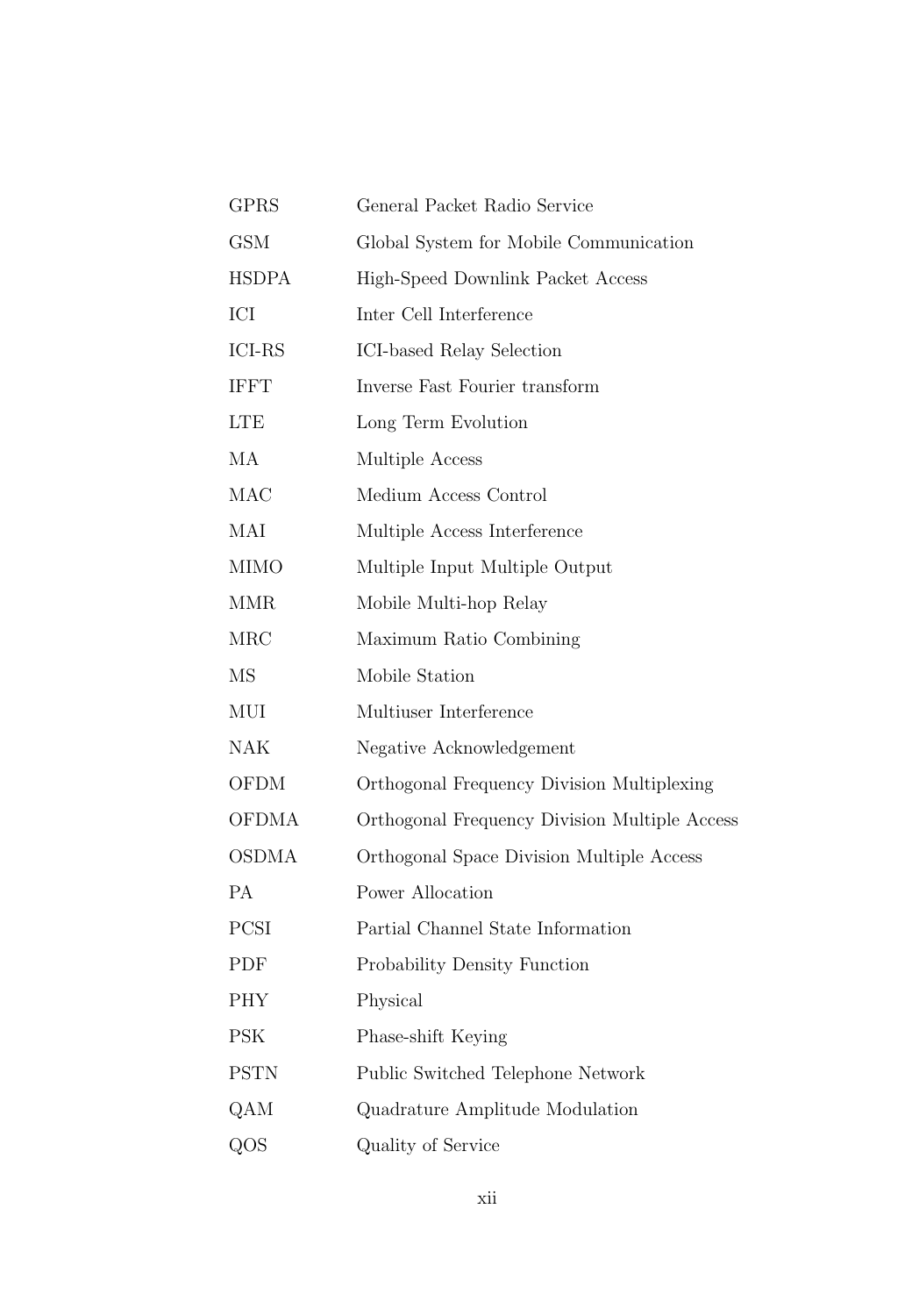| RC          | Rate Constraint                                 |
|-------------|-------------------------------------------------|
| RD          | Relay To Destination                            |
| <b>RRM</b>  | Radio Resource Management                       |
| $R-RS$      | Random Relay Selection                          |
| <b>RS</b>   | Relay Station                                   |
| SCI         | Statistical Channel Information                 |
| <b>SDMA</b> | Space Division Multiple Access                  |
| <b>SER</b>  | Symbol Error Rate                               |
| <b>SINR</b> | Signal to Interference and Noise Ratio          |
| <b>SMS</b>  | <b>Short Message Service</b>                    |
| <b>SNR</b>  | Signal to Noise Ratio                           |
| SR          | Source to Relay                                 |
| TDD         | Time Division Duplexing                         |
| <b>TDMA</b> | Time Division Multiple Access                   |
| W-CDMA      | Wideband- Code Division Multiple Access         |
| WF          | Water-Filling                                   |
| WiMAX       | Worldwide Interoperability for Microwave Access |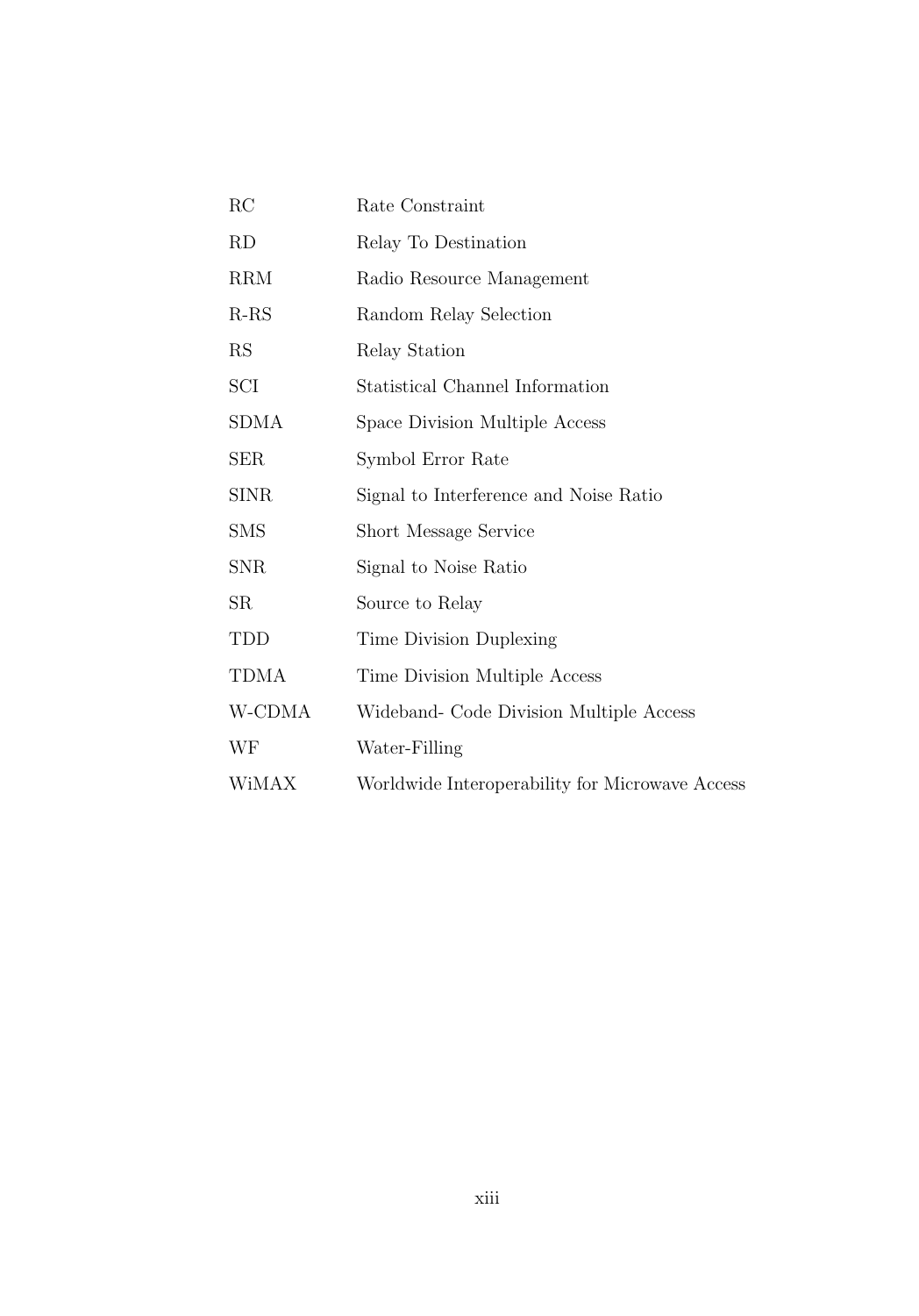### **LIST OF SYMBOLS**

| $P^k$             | Subcarrier's Power                           |
|-------------------|----------------------------------------------|
| $P_T$             | Total power                                  |
| $NC\chi^2$        | Non-central Chi-square Distribution with Two |
|                   | Degrees of Freedom                           |
| $\epsilon^k$      | <b>Estimation Error</b>                      |
| $\Gamma(2(n+1))$  | Gamma Function                               |
| $\gamma(a,b)$     | Incomplete Gamma Function                    |
| $\gamma_{a,b}$    | SNR Ratio Between a and b Channel            |
| $\hat{h}_{a,b}^k$ | Estimated Channel Gain between a and b Nodes |
| $\mathcal{G}_s$   | Urgency Factor                               |
| $\rho$            | Allocation Index                             |
| $\sigma^2$        | Variance                                     |
| ${}_2F_1$         | <b>Hypergeometric Function</b>               |
| D(.)              | Detrimental Function                         |
| FI                | Fairness Index                               |
| $g_r$             | RS Amplification Factor                      |
| $h_{a,b}^k$       | Instantaneous Channel Gain between a and b   |
|                   | <b>Nodes</b>                                 |
| I                 | Interference                                 |
| $I_0$             | Zeroth-order Modified Bessel Function of the |
|                   | First Kind                                   |
| O(.)              | Complexity                                   |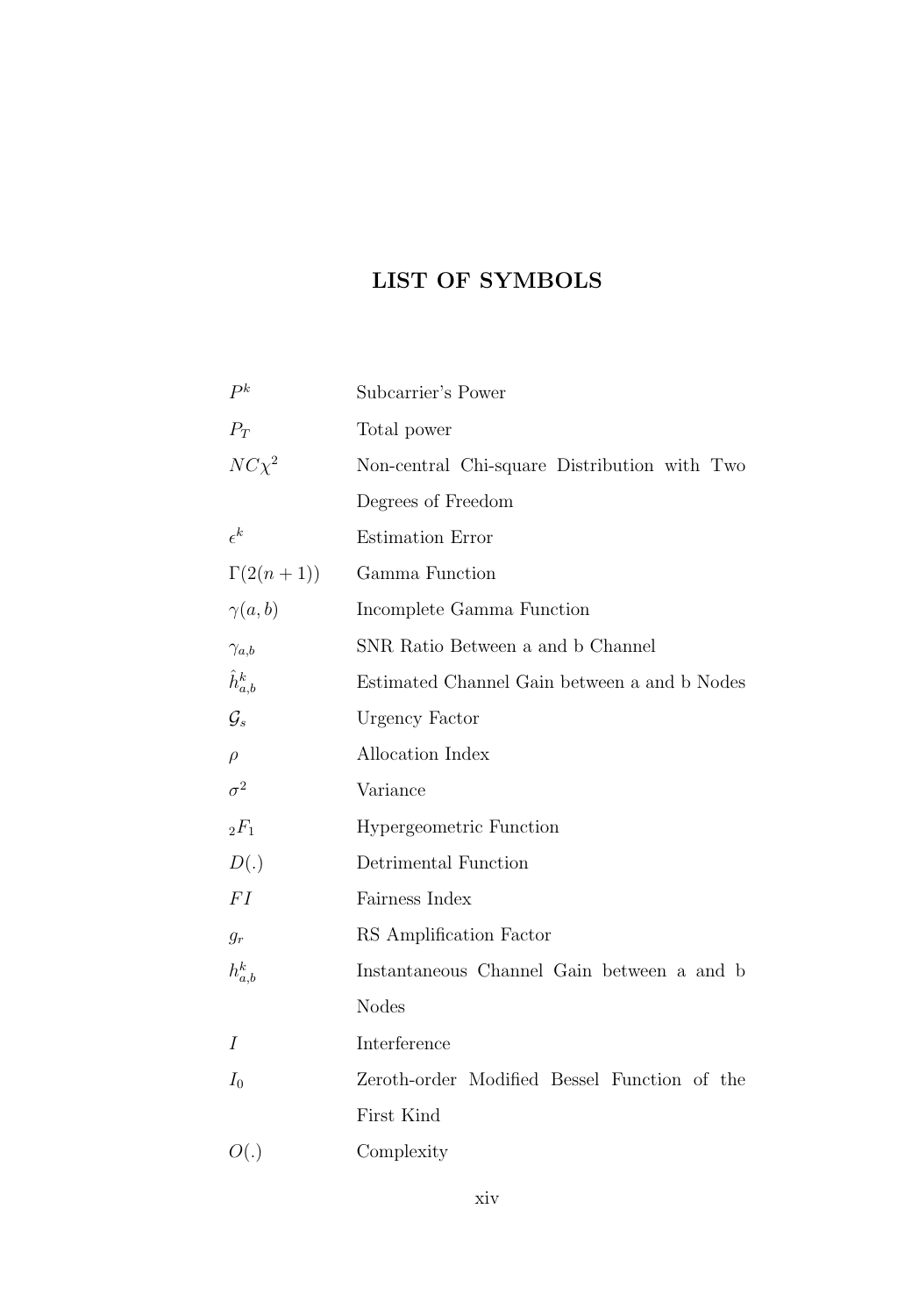| $P_{out}$        | <b>Outage Probability</b>             |
|------------------|---------------------------------------|
| $P_r$            | Probability                           |
| $\boldsymbol{R}$ | Data Rate                             |
| $R_{min}$        | Minimum Data Rate Requirements        |
| $R_T$            | Total Data Rate                       |
| $T_{s}$          | Time Slot                             |
| U                | Utility Function                      |
| $y_{a,b}$        | Received Signal at Node b From Node a |